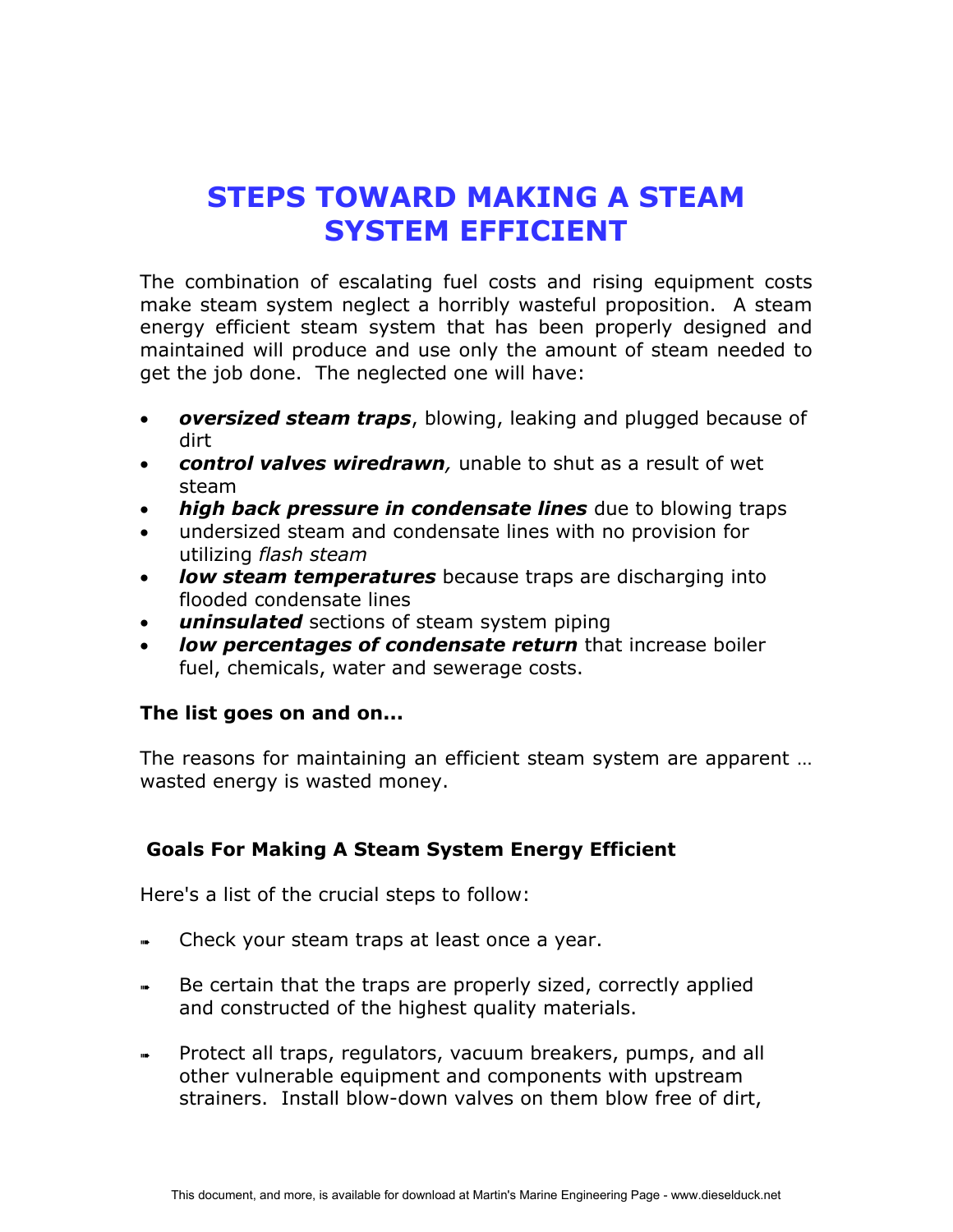un-dissolved boiler treatment chemicals and pipe scale. Perform this procedure at three times a year, religiously.

- Strive to eliminate system problems such as waterhammer. Re-design systems to reduce potentially dangerous situations.
- Keep the steam quality high. Control valves will wiredraw if drip legs are not adequate or if steam traps are not draining the condensate.
- Size both steam and condensate lines correctly. Over the years, many systems see unregulated contractor alterations, and equipment additions through expansions that never take into account *the very limitations of the system.*
- ➠ Return as much condensate as possible. It contains valuable energy in Btu's that can save up to 26% on boiler fuel costs.
- ➠ Insulate the system as thoroughly as possible. Insulation generally has a six- to nine-month payback on the initial investment.
- ➠ Condensate pumps should be used to return condensate to overhead lines where adequate lift pressures do not exist.
- ➠ Size control valves correctly. Oversized valves will wiredraw since they are working too closely to their seats. If undersized, they starve a system of proper energy. When sized correctly and fed dry steam, they will last almost twice as long.
- ➠ Do not allow condensate to stay in one place. It only needs one more component- air, to turn it into corrosive carbonic acid, which will slowly eat away at the pipes, internals of steam traps, destroy coils, heat exchangers, unit heaters, etc.
- ➠ Use air vents and vacuum breakers. Air inhibits good steam transfer and prolongs start-ups. Vacuum Breakers do their job at the high point of a piece of thermostatically controlled equipment, equipment that is periodically shut-off and on steam mains. Vacuum is broken and condensate is allowed to flow. **Note: for condensate to flow away from equipment the piping much be pitched properly, proper dip legs must exist and gravity drainage must occur.**